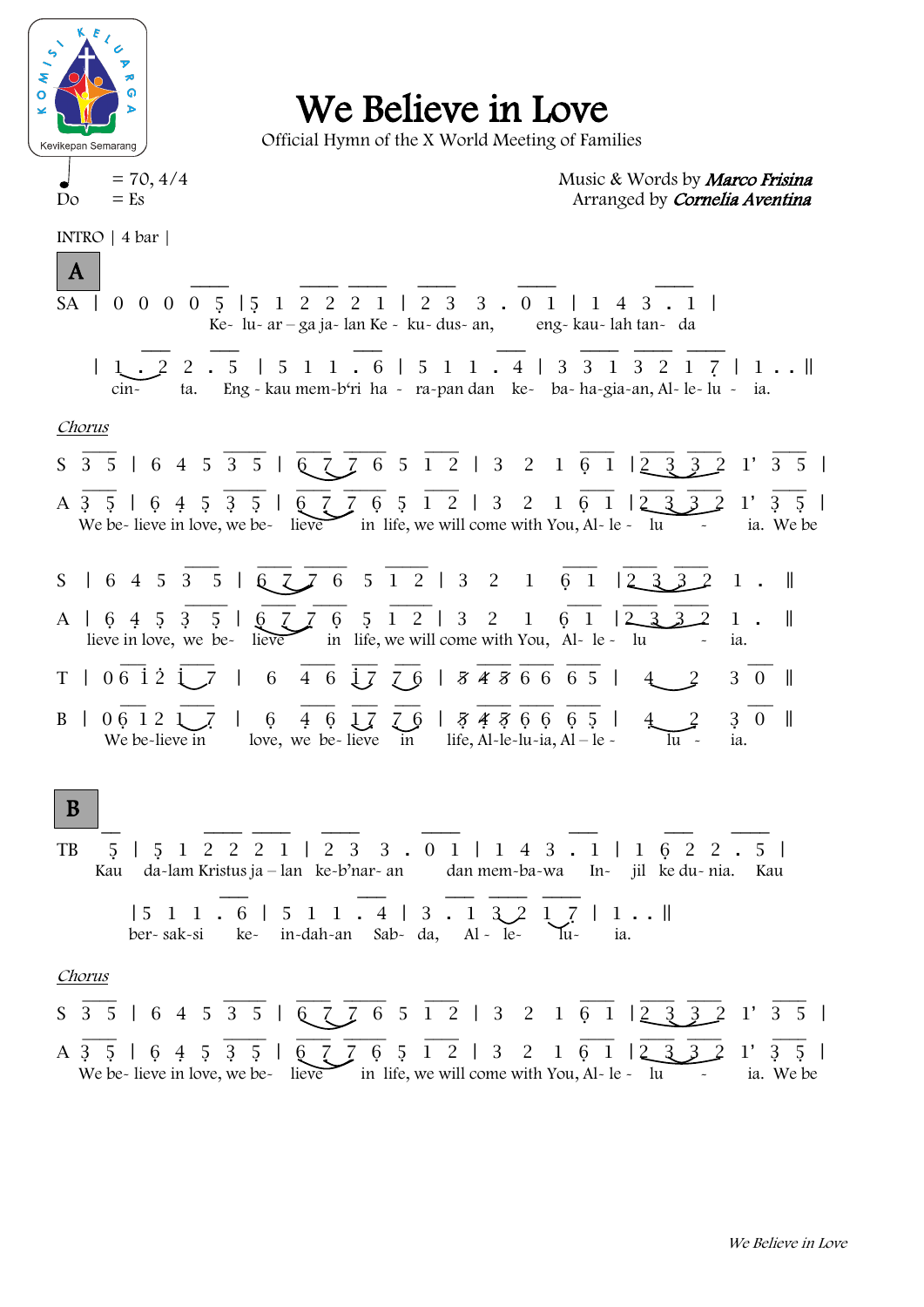S 1 6 4 5 3 5 | 
$$
\frac{1}{6\sqrt{2}}\sqrt{6}
$$
 5 1 2 | 3 2 1 6 1 |  $\frac{1}{2\sqrt{3}}\sqrt{2}$  1 ...  
\nA | 6 4 5 3 5 |  $\frac{1}{2\sqrt{2}}\sqrt{6}$  5 1 2 | 3 2 1 6 1 |  $\frac{1}{2\sqrt{3}}\sqrt{2}$  1 ...  
\nT | 0 6 1 2 1/1 6 4 6 1/7 1/8, we will come with You, Al-le-  
\nH  
\nB | 0 6 1 2 1/1 1 6 4 6 1/7 1/8 4/8 6 6 6 5 | 4/2 3 1  
\nB | 0 6 1 2 1/1 1 6 4 6 1/7 1/8 4/8 6 6 6 5 | 4/2 3 1  
\nB | 0 6 1 2 1/1 1 6 4 6 1/7 1/8 4/8 6 6 6 5 | 4/2 3 1  
\nWe be-lieve in love, we be-lieve in life, Al-le-lu-a, Al-le-  
\nWe be-lieve in love, we be-lieve in life, Al-le-lu-a, Al-le-  
\nA 1.4 - mi kan ku-  
\nI 5 1 1. 6 | 5 1 1. 4 | 3 3/1 3/2 1/1 1.1  
\nRoh Al-lah a - kan se-la - lu mem-ban- tu ka- mi  
\nI 5 1 1. 6 | 5 1 1. 4 | 3 3/1 3/2 1/1 1.1  
\nRoh Al-lah a - kan se-la - lu mem-ban- tu ka- mi  
\nI 6 1 1 2 3 2 1 7 1. 1  
\nA 3 5 | 6 4 5 3 5 | 6 7 7 6 5 1 2 | 3 2 1 6 1 | 2 3 2 1 7 3 5 |  
\nWe be-lieve in love, we be-lieve in life, we will come with You, Al-le- tu -  
\nS | 6 4 5 3 5 | 6 7 7 6 5 1 2 | 3 2 1 6 1 | 2 3 3 2 1 7 3 5 |  
\nWe be-lieve in love, we be-lieve in life, we will come with You, Al-le-

D

| TB $5 \mid 5 \mid 2 \mid 1 \mid 2 \mid 3 \mid 3 \mid 3 \mid 1 \mid 1 \mid 4 \mid 3 \mid 1 \mid 1 \mid 2 \mid 2 \mid 5 \mid$ |  |
|-----------------------------------------------------------------------------------------------------------------------------|--|
| Ke- lu-ar-ga ja- lan ba-ha-gia, pa- da-mu rah- mat ber - si-nar. Kau                                                        |  |
| $ 5\ 1\ 1\ 6\ 5\ 1\ 1\ 4\ 3\ 1\ 3\ 2\ 1\ 7\ 1\ 1\ $<br>ca ha ya, kau ha ra pan ba - gi du nia, Al-le lu ia.                 |  |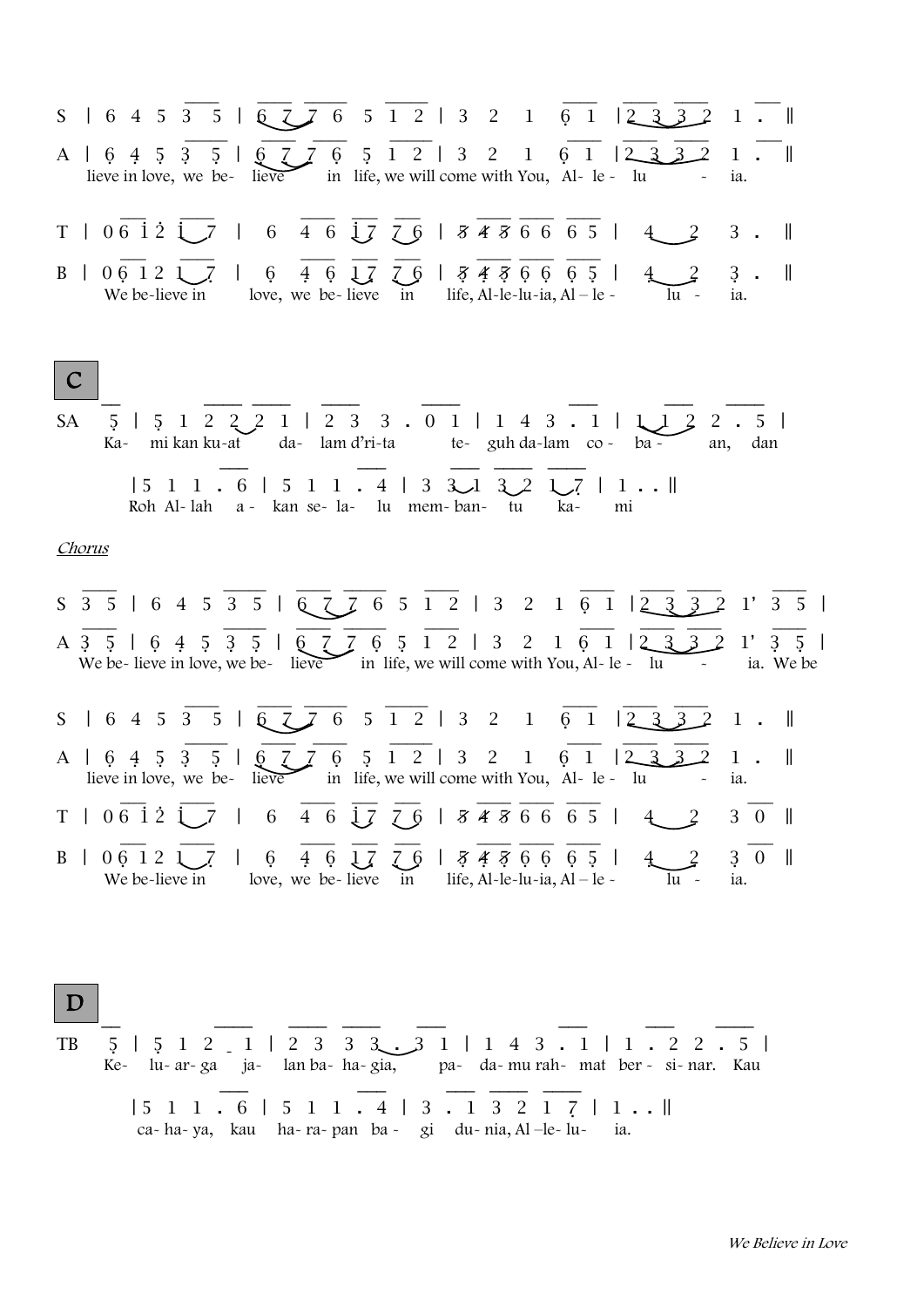## Chorus

| $S$ $\overline{3}$ $\overline{5}$   6 4 5 $\overline{3}$ 5   $\overline{6}$ $\overline{7}$ $\overline{7}$ 6 5 $\overline{1}$ $\overline{2}$   3 2 1 $\overline{6}$ 1   $\overline{2}$ $\overline{3}$ $\overline{3}$ $\overline{2}$ 1' $\overline{3}$ $\overline{5}$         |
|-----------------------------------------------------------------------------------------------------------------------------------------------------------------------------------------------------------------------------------------------------------------------------|
| 6 7 7 6 5 1 2   3 2 1 6 1   2 3<br>A 3 5   6 4 5 3 5  <br>$1^{\prime}$<br>3<br>$\mathcal{L}$<br>We be-lieve in love, we be-lieve in life, we will come with You, Al-le - lu<br>ia. We be<br>$\sim$ $ -$                                                                     |
| 6 5 1 2   3 2 1 6 1<br>$S$   6 4 5 3 5   6 $Z$ 7<br>$\begin{array}{ccc} \n\boxed{2} & \boxed{3} \\ \end{array}$<br>$\overline{2}$<br>$1 \cdot \mathbb{I}$                                                                                                                   |
| $6$ $7$ $7$ $6$<br>$5 \t1 \t2 \t3 \t2$<br>$\overline{2}$<br>5 <sub>1</sub><br>$\sqrt{2}$<br>$\mathbf{1}$<br>$A \begin{bmatrix} 6 & 4 & 5 & 3 \end{bmatrix}$<br>6<br>$\mathbf{1}$<br>1.<br>lieve in love, we be- lieve in life, we will come with You, $Al - le - lu$<br>ia. |
| $T   06 i 2 j 7   6 4 6 j 7 7 6   8 4 8 6 6 6 5  $<br>$\overline{2}$<br>3 0   <br>4                                                                                                                                                                                         |
| $76$   $5456665$  <br>$6\overline{6}$<br>$4\overline{6}$<br>3<br>$\overline{0}$<br>$\blacksquare$<br>06 12 1<br>17<br>$\mathbf{B}$  <br>We be-lieve in love, we be-lieve in life, $Al$ -le-lu-ia, $Al$ - le -<br>ia.<br>lu ~                                                |
| $\mid$ E                                                                                                                                                                                                                                                                    |
| $5   5 1 2 1   2 3 3 0 1   1 4 3 1   1 1 2 2$<br>AB<br>.5 <sub>1</sub>                                                                                                                                                                                                      |
| <b>ST</b><br>$\begin{array}{ccc} \hline 4 & 5 \end{array}$<br>$503$   4 6 5 . 5   4 4 5 5<br>3<br>1 3<br>4<br>Ke- lu-ar-ga ja- lan ka-sih, hi- dup ber-sa- ma- ku,<br>Ka-                                                                                                   |
| $1 5 1 1 6 1 5 1 1 1 4 3 3 1 3 2 1 7$<br>AB<br>1<br>$\mathbb{R}$                                                                                                                                                                                                            |
| $  3\; 5\; 6 \; 4 \;   3\; 5 \; 6 \; 6 \; 6 \;  $<br><b>ST</b><br>5 5 3 5 4<br>3<br>$\parallel$<br>sih Al-lah ja- di cah-ya dan har-ta-muyg. se- ja-<br>tı.                                                                                                                 |
| <u>Chorus</u>                                                                                                                                                                                                                                                               |
| $S\overline{3\overline{5}}$   6 4 5 $\overline{3\overline{5}}$   $\overline{6}$ $\overline{2}$ $\overline{7}$ 6 5 $\overline{1\overline{2}}$   3 2 1 $\overline{6}$ 1   $\overline{2\overline{3}}$ $\overline{3}$ 2 1' 3 5                                                  |
| A 3 5   6 4 5 3 5   6 7 7 6 5 1 2   3 2 1 6 1   2 3 3 2<br>1'<br>$3\quad 5\quad$<br>We be-lieve in love, we be-lieve in life, we will come with You, Al-le - lu<br>ia. We be                                                                                                |
| S   6 4 5 3 5   6 7 7 6 5 1 2   3 2 1 6 1<br>1233<br>$1 \cdot \mathbb{I}$                                                                                                                                                                                                   |
| $5 \t1 \t2 \t3 \t2$<br>$A \, \, 6 \,4 \,5$<br>$6^{\circ}$<br>$\overline{1}$<br>$\mathbf{3}$<br>5 <sub>2</sub><br>$1\,$<br>$1$ .<br>6<br>2<br>6<br>in life, we will come with You, Al- le - lu<br>lieve in love, we be- lieve<br>ia.                                         |
| $T \mid 06 \; \dot{1} \; \dot{2} \; \dot{1}$<br>$6\quad 4\quad 6\quad \frac{1}{2}$<br>  8456665  <br>$3 \quad 0 \quad \parallel$<br>76                                                                                                                                      |
| $3 \quad 0 \quad   $<br>$\mathbf{B}$  <br>6<br>4 6<br>76   8486665  <br>06121<br>17<br>life, Al-le-lu-ia, Al – le -<br>We be-lieve in<br>love, we be-lieve<br>in<br>lu -<br>ia.                                                                                             |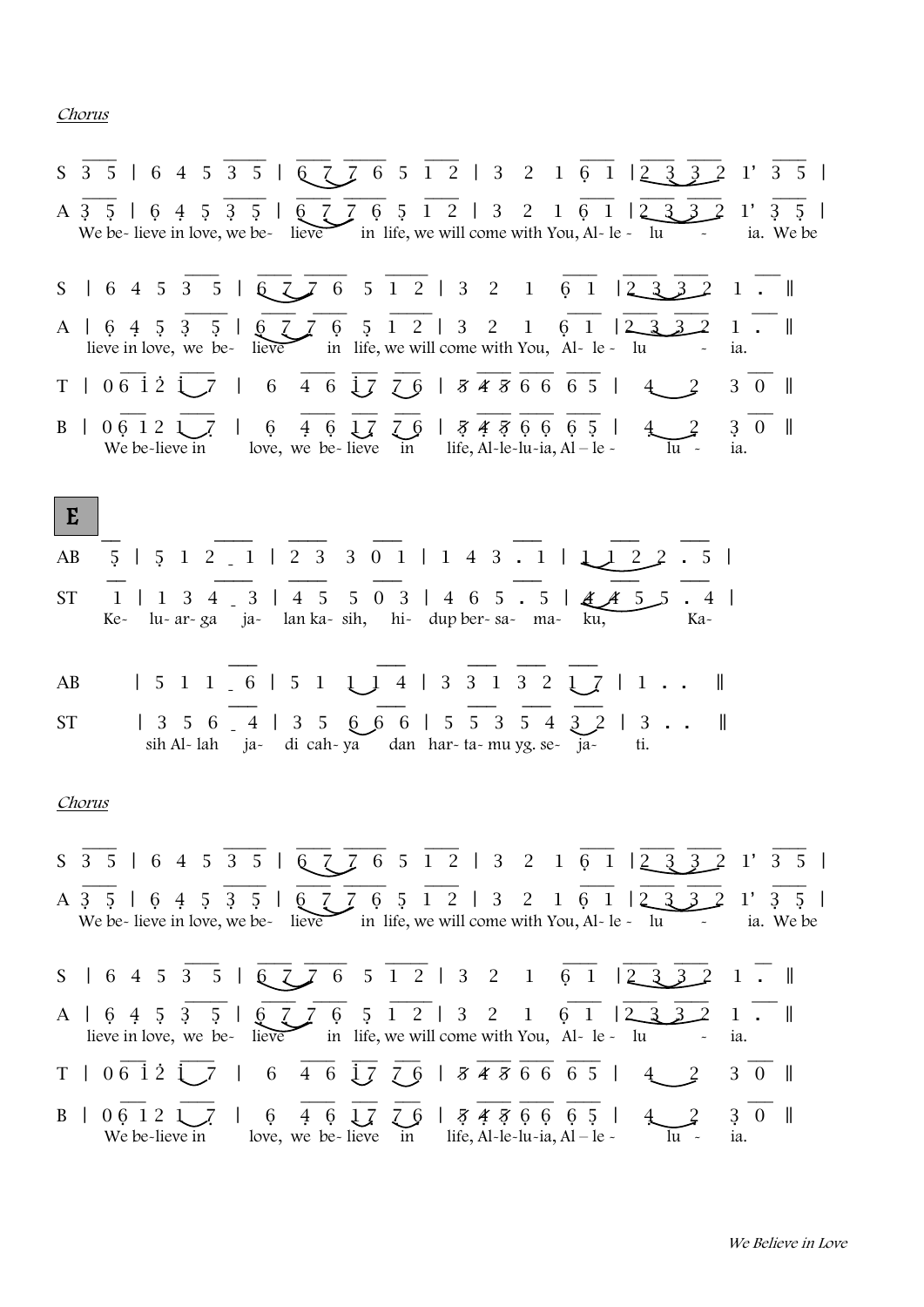F

 $\ln$  -  $\frac{1}{2}$  ia.

| S                 | $1$   1 1 2 2 2 1   2 3 3 . 0 3   4 6 5 . 5   4 . 4 5<br>5 <sup>5</sup>                                                                                                      |
|-------------------|------------------------------------------------------------------------------------------------------------------------------------------------------------------------------|
| A                 | $5$   $5$ 5 6 6 6 6 6   7 1 1 . 0 1   1 4 3 . 1   1 . 2 2<br>$3 \mid$                                                                                                        |
| T                 | $3$   3 5 6 6 6 4   4 5 5 . 0 5   6 1 1 . 6   6 .<br>7  <br>6 7                                                                                                              |
| B                 | $3\ 5\ 4\ 4\ 4\ 2\ 1\ 2\ 3\ 3\ 0\ 1\ 1\ 6\ 6\ 5\ 0\ 5\ 1\ 6\ 0\ 1$<br>$3 \mid$<br>5 <sub>1</sub><br>Ke- lu-ar-ga ge-ma-kan sua-ra-Mu, Sua-ra Ye-sus yang nya-<br>ring<br>me- |
| S                 | $1\ 5\ 1\ 1\ 1\ 6\ 1\ 5\ 1\ 1\ 1\ 4\ 1\ 3\ 3\ 1\ 3\ 2\ 1\ 7\ 1\ 1\ 1$<br>$\blacksquare$                                                                                      |
| A                 | $  3 1 1 1 4   3 5 6 1 1 1 5 1 7 6 5   1 1 1$<br>$\mathbb{I}$                                                                                                                |
| T                 | $  1 5 6 6   5 1 1 1   1 1 5 6 5 4 2   1 1 1$<br>$\parallel$                                                                                                                 |
| B                 | $\mathbb{I}$<br>sih.                                                                                                                                                         |
|                   | <u>Chorus</u>                                                                                                                                                                |
|                   | S 3 5   6 4 5 3 5   6 7 7 6 5 1 2   3 2 1 6 1   2 3 3 2<br>$\mathbf{1}^{\prime}$                                                                                             |
|                   | A 3 5   6 4 5 3 5   6 7 7 6 5 1 2   3 2 1 6 1   2 3 3<br>1'<br>We be-lieve in love, we be-lieve in life, we will come with You, Al-le - $\overline{\text{lu}}$<br>ia.        |
|                   | S 3 5   6 4 5 3 5   6 7 7 6 5 1 2   3 2 1 6 1  <br>We be-lieve in love, we be-lieve $\overline{\phantom{0}}$ in life, we will come with You, Al-le                           |
|                   | $1 \leq \frac{1}{2} \leq 4 \leq 3 \leq 3 \leq 7 \leq \frac{1}{2} \leq 1 \leq 5$<br>A 0   0 4 0 3<br>love, love, be-lieve in life, will come with You, Al-le                  |
| T                 | 0 0 0612 1 7 0 4 6 1 7 7 6 0 7 8 4 7 6 6 6 5 1<br>We be-lieve in love, we be-lieve in life, Al-le-lu-ia, Al – le -                                                           |
|                   | B 1 5   4 4 5 5 1   4 5 5 4 3 3 6   3 3 4 4 4  <br>We be-lieve in love, we be-lieve in life, we will come with You, Al-le                                                    |
| $^{2}/_{4}$<br>S. | $(1 = \infty)$<br>$^{4}/_{4}$<br>$2$ $3$ $3$ $2$ $1$ $1$ $1$ $0$<br>$(5 = 4)$                                                                                                |
|                   | $\vert 5 \cdot . \cdot 0$<br>$\overline{z}$<br>$A \mid 6$                                                                                                                    |
|                   | $\ln$ $\sim$<br>$-  (5=4)$<br>ia.<br>T   4 2<br>$3 \quad 5 \mid$<br>$\vert 3 \cdot \cdot \cdot \vert$<br>ia.<br>$\ln$ -<br>$Al - le$                                         |
|                   | $(1 = \overline{x})$<br>$B \mid$<br>2<br>5 <sup>5</sup>                                                                                                                      |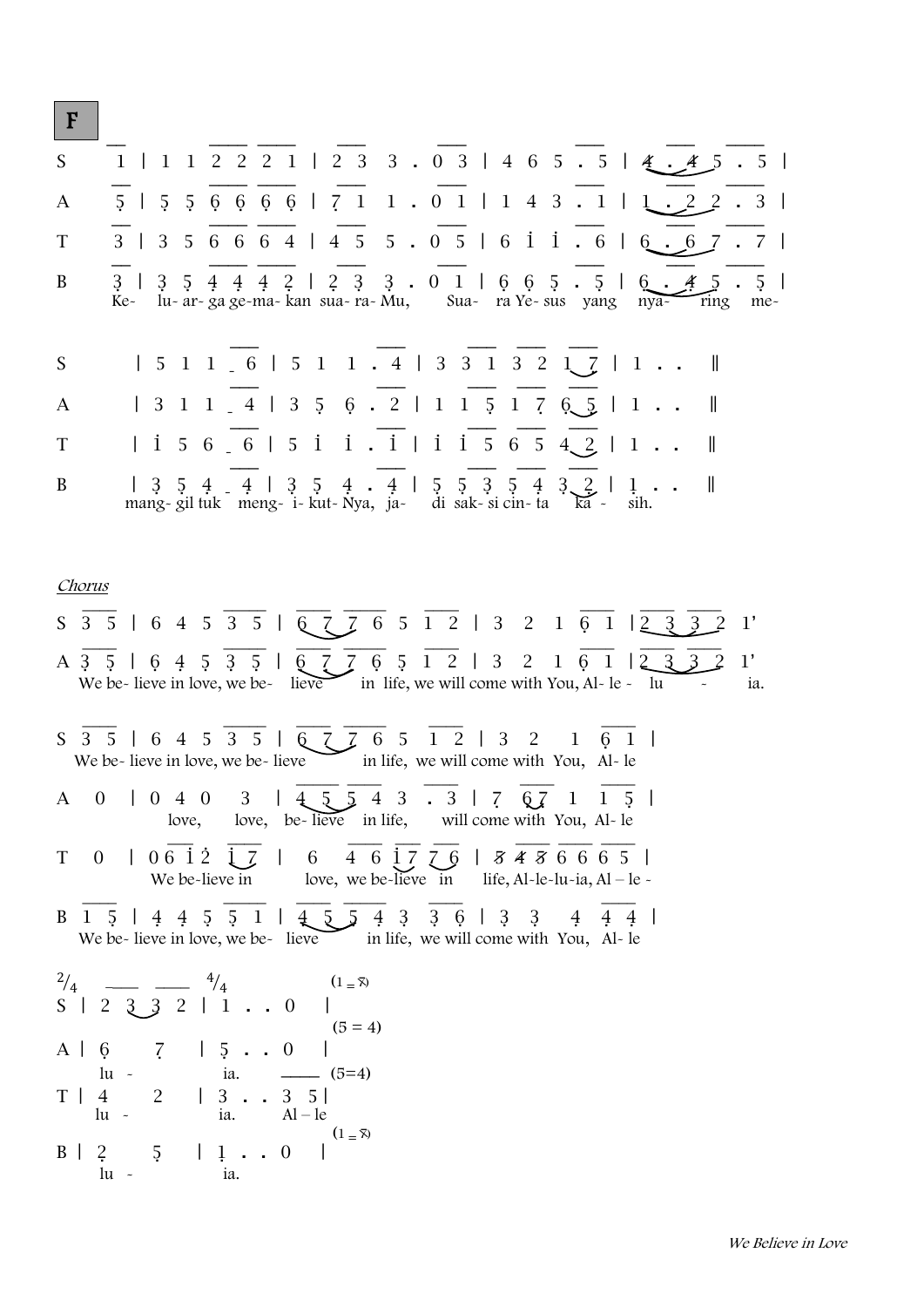|              | G              | $Do = F$             |  |                              |  |         |                                                                                                                                                                                                                                 |                                              |             |                |                |                |   |                                                 |   |            |            |            |         |     |                      |  |                |
|--------------|----------------|----------------------|--|------------------------------|--|---------|---------------------------------------------------------------------------------------------------------------------------------------------------------------------------------------------------------------------------------|----------------------------------------------|-------------|----------------|----------------|----------------|---|-------------------------------------------------|---|------------|------------|------------|---------|-----|----------------------|--|----------------|
|              |                |                      |  |                              |  |         | S   0 0 0 0 1   1 1 2 2 2 2 1   2 3 3 . 0 3   3 6 5 . 5                                                                                                                                                                         |                                              |             |                |                |                |   |                                                 |   |            |            |            |         |     |                      |  |                |
|              |                |                      |  |                              |  |         | A   0 0 0 0 5   5 5 6 6 6 6 6 6   7 1 1 . 0 1   1 4 3 . 1                                                                                                                                                                       |                                              |             |                |                |                |   |                                                 |   |            |            |            |         |     |                      |  |                |
|              |                |                      |  |                              |  |         | T   5 . 4 . 3   3 5 6 6 6 6 4   4 5 5 . 0 5   6 1 1 . 6                                                                                                                                                                         |                                              |             |                |                |                |   |                                                 |   |            |            |            |         |     |                      |  |                |
|              |                | $\left( \ln \right)$ |  |                              |  |         | B   0 0 0 0 3   3 5 4 4 4 4 2   2 3 3 . 0 1   6 6 5 . 5  <br>Klu- ar-ga ku-at si - ap me - la-ya-ni, ju-ga sa-ling meng-                                                                                                        |                                              |             |                |                |                |   |                                                 |   |            |            |            |         |     |                      |  |                |
|              |                |                      |  |                              |  |         | $S$   4   4 5   5   5   1   6   5   1   4   3 3   3 2   7   1   .                                                                                                                                                               |                                              |             |                |                |                |   |                                                 |   |            |            |            |         |     |                      |  | $\blacksquare$ |
|              |                |                      |  |                              |  |         | A   1 . 2 2 . 3   3 1 1 . 4   3 5 6 . 2   1 1 5 1 7 1 2   1                                                                                                                                                                     |                                              |             |                |                |                |   |                                                 |   |            |            |            |         |     |                      |  | $\mathbb{R}$   |
|              |                |                      |  |                              |  |         | T   6 . 6 7 . 7   1 5 6 . 6   5 3 6 . 1   1 1 5 6 5 4 2   1                                                                                                                                                                     |                                              |             |                |                |                |   |                                                 |   |            |            |            |         |     |                      |  | $\parallel$    |
|              |                |                      |  |                              |  |         | B   6   4 5   5   3 5 4   4   3 5 4   4   5 5 3 5 4 3 2   1  <br>am- pu-ni dan me-nyam-but da- lam ka - sih, di - sa -na a- da su- ka- ci- ta                                                                                   |                                              |             |                |                |                |   |                                                 |   |            |            |            |         |     |                      |  | $\mathbb{I}$   |
|              | Chorus         |                      |  |                              |  |         |                                                                                                                                                                                                                                 |                                              |             |                |                |                |   |                                                 |   |            |            |            |         |     |                      |  |                |
|              |                |                      |  |                              |  |         | $S\overline{3\overline{5}}$   6 4 5 $\overline{3\overline{5}}$   $\overline{6}$ $\overline{2}$ $\overline{7}$ 6 5 $\overline{1\overline{2}}$   3 2 1 $\overline{6}$ 1   $\overline{2\overline{3}}$ $\overline{3\overline{2}}$ 2 |                                              |             |                |                |                |   |                                                 |   |            |            |            |         |     | 1'                   |  |                |
|              |                |                      |  |                              |  |         | A 3 5   6 4 5 3 5   6 7 7 6 5 1 2   3 2 1 6 1   2 3 3 2<br>We be-lieve in love, we be-lieve in life, we will come with You, Al- le - lu                                                                                         |                                              |             |                |                |                |   |                                                 |   |            |            |            |         |     | $1^{\prime}$<br>ia.  |  |                |
|              |                |                      |  |                              |  |         |                                                                                                                                                                                                                                 |                                              |             |                |                |                |   |                                                 |   |            |            |            |         |     | $\mathbf{i}$         |  |                |
|              |                |                      |  |                              |  |         | S 3 5   6 4 5 3 5   6 7 7 6 5 1 2   3 2<br>We be-lieve in love, we be-lieve in life, we will come with You, Al-le - lu -                                                                                                        |                                              |             |                |                |                |   |                                                 |   |            |            |            |         |     | ia.                  |  |                |
| $\mathbf{A}$ |                |                      |  | $0$   0 4 0 3  <br>love,     |  | love,   |                                                                                                                                                                                                                                 | be-lieve in life, will come with You, Al-le- |             |                |                |                |   | 43.3   767                                      |   |            | $1\quad 5$ | $\sqrt{6}$ | $\mu$ - | ia. | ָכ                   |  |                |
| T            | $\overline{0}$ |                      |  | $06\,$ i 2<br>We be-lieve in |  |         | 6                                                                                                                                                                                                                               | love, we be-lieve in                         | 4 6 1 7 7 6 |                |                |                |   | 8486665<br>life, Al-le-lu-ia, Al – le - lu-     |   |            |            |            |         |     | 3<br>1a              |  |                |
| B            |                | 5                    |  | $4\;\; 4\;\; 5\;\; 5$        |  | $\perp$ | We be-lieve in love, we be-lieve                                                                                                                                                                                                | $4\overline{5}5$                             |             | $\overline{4}$ | $\overline{3}$ | $\mathfrak{Z}$ | 6 | 3<br>in life, we will come with You, Al-le- lu- | 3 | $\ddagger$ | 4          |            |         |     | $\mathfrak{Z}$<br>1a |  |                |